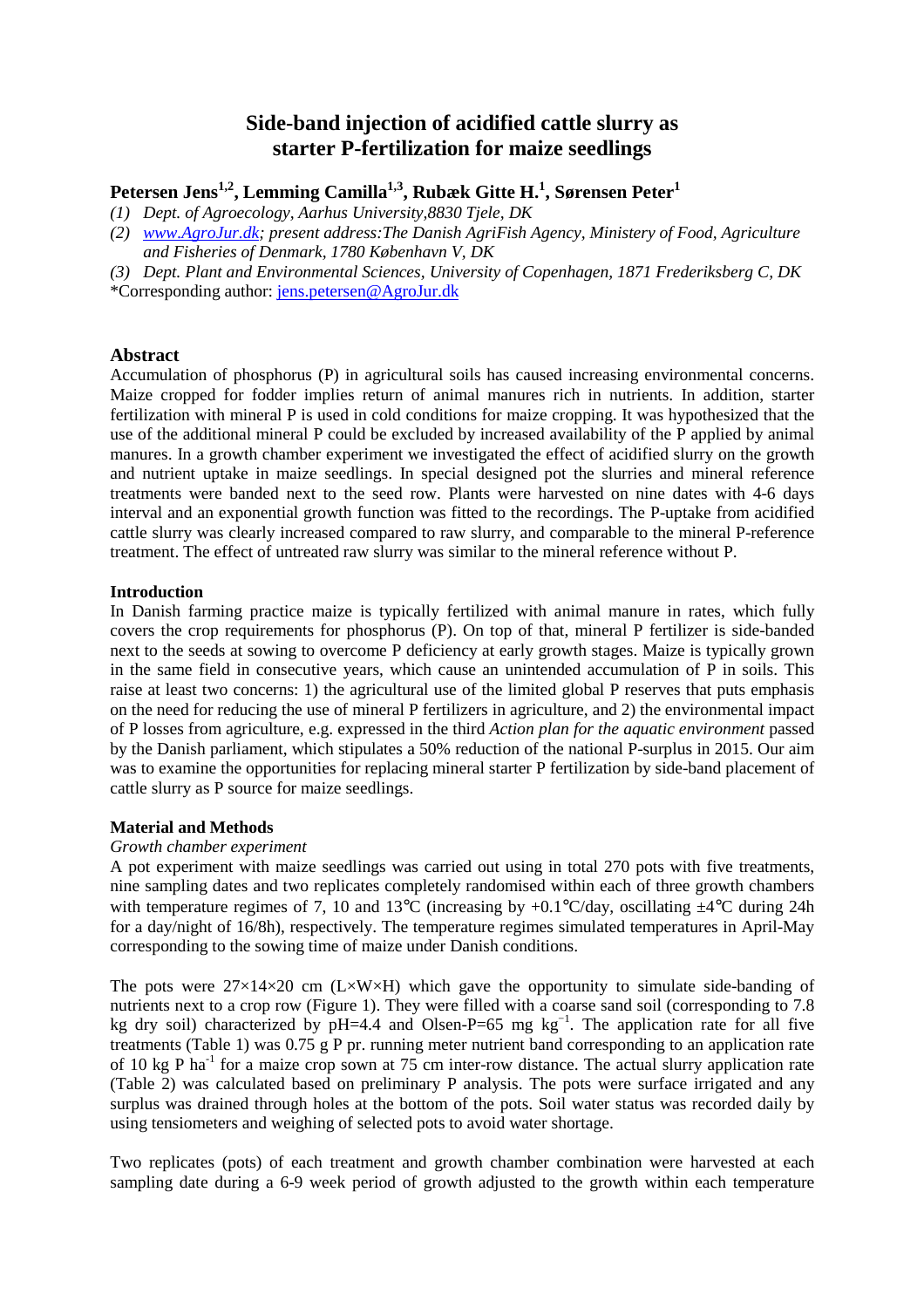regime (Table 3). Dry matter yield and uptake of N, P and potassium (K) were determined. In addition, plant height, growth stage, P deficiency symptoms, and root proliferation in relation to the fertilizer band were also recorded.



**Figure 1. Placement of seeds and manure/fertilizer in relation to each other within the pots. A) Pot viewed from the end, and B) viewed from the top. The dots represent seeds and the cross-hatched area the manure volume of treatment 1 and 3. The horizontal and vertical distance of 4 and 2.7 cm, respectively, from the seeds to manure/fertilizer was fixed for all treatments (see text). The soil below the dotted line in figure A was filled into the pots (1.3 g/cm<sup>3</sup> ) and the shape of the space for manure in treatment 1-3 was formed by removing the soil using specialized designed tools to obtain the desired volume for the slurry. The position of manure/fertilizer was intermediately marked before immediately and gently filling of the soil above the dotted line (approx. 1.1 g/cm<sup>3</sup> ). Finally the seeds were sown relative to the manure/fertilizer using the intermediate marks. All pots were placed in a greenhouse until emergence of the maize seedlings and then moved to the growth chambers.** 

|  |  |  |  | Table 1. Description of the five treatments. |
|--|--|--|--|----------------------------------------------|
|--|--|--|--|----------------------------------------------|

| Treatment | Description                                                                           |
|-----------|---------------------------------------------------------------------------------------|
|           | Raw cattle slurry                                                                     |
|           | Acidified cattle slurry                                                               |
|           | Mixture of raw cattle slurry in half rate spiked with mineral $P(NaH_2PO_4)$          |
|           | Mineral nitrogen (N) – reference treatment without P (solution of $(NH_4)_2SO_4$ )    |
|           | Mineral NP – reference treatment with P (solution of $(NH_4)_2SO_4$ and $NaH_2PO_4$ ) |
|           |                                                                                       |

| Table 2. Characteristics and rate of the slurries. |         |         |                |         |               |  |  |  |  |  |
|----------------------------------------------------|---------|---------|----------------|---------|---------------|--|--|--|--|--|
|                                                    | Slurry  | Total-P | Water          | Total-N | pH            |  |  |  |  |  |
| Treatment/slurry                                   | rate    |         | extractable P  |         |               |  |  |  |  |  |
|                                                    | [g/pot] | [g/kg]  | [% of total P] | [g/kg]  |               |  |  |  |  |  |
| $1 - Raw$ slurry                                   | 362     | 0.53    | 60             | 3.2     | $\mathcal{I}$ |  |  |  |  |  |
| $2 -$ Acidified slurry                             | 362     | 0.52    |                | 3.3     | 5.5           |  |  |  |  |  |
| $3$ – Mixture of raw slurry and mineral P          | 181     |         | 55             | 3.1     |               |  |  |  |  |  |

| Table 3. Number of fully unfolded leaves recorded for $>60\%$ of the plants within the three temperature |
|----------------------------------------------------------------------------------------------------------|
| regimes. In some cases the two most dominating numbers of unfolded leaves are given.                     |

| Temperature           | Day number from emergence of maize seedlings |  |  |  |     |     |  |    |          |    |        |  |    |
|-----------------------|----------------------------------------------|--|--|--|-----|-----|--|----|----------|----|--------|--|----|
| regime                |                                              |  |  |  | 26. |     |  | 40 | 40       | 49 | 54     |  | O. |
| $7^{\circ}C$          |                                              |  |  |  |     |     |  |    | $^{3/4}$ |    | $4/$ . |  |    |
| $10^{\circ}$ C        |                                              |  |  |  |     | 3/4 |  |    |          |    |        |  |    |
| । २ $^{\circ}$ $\cap$ |                                              |  |  |  |     |     |  |    |          |    |        |  |    |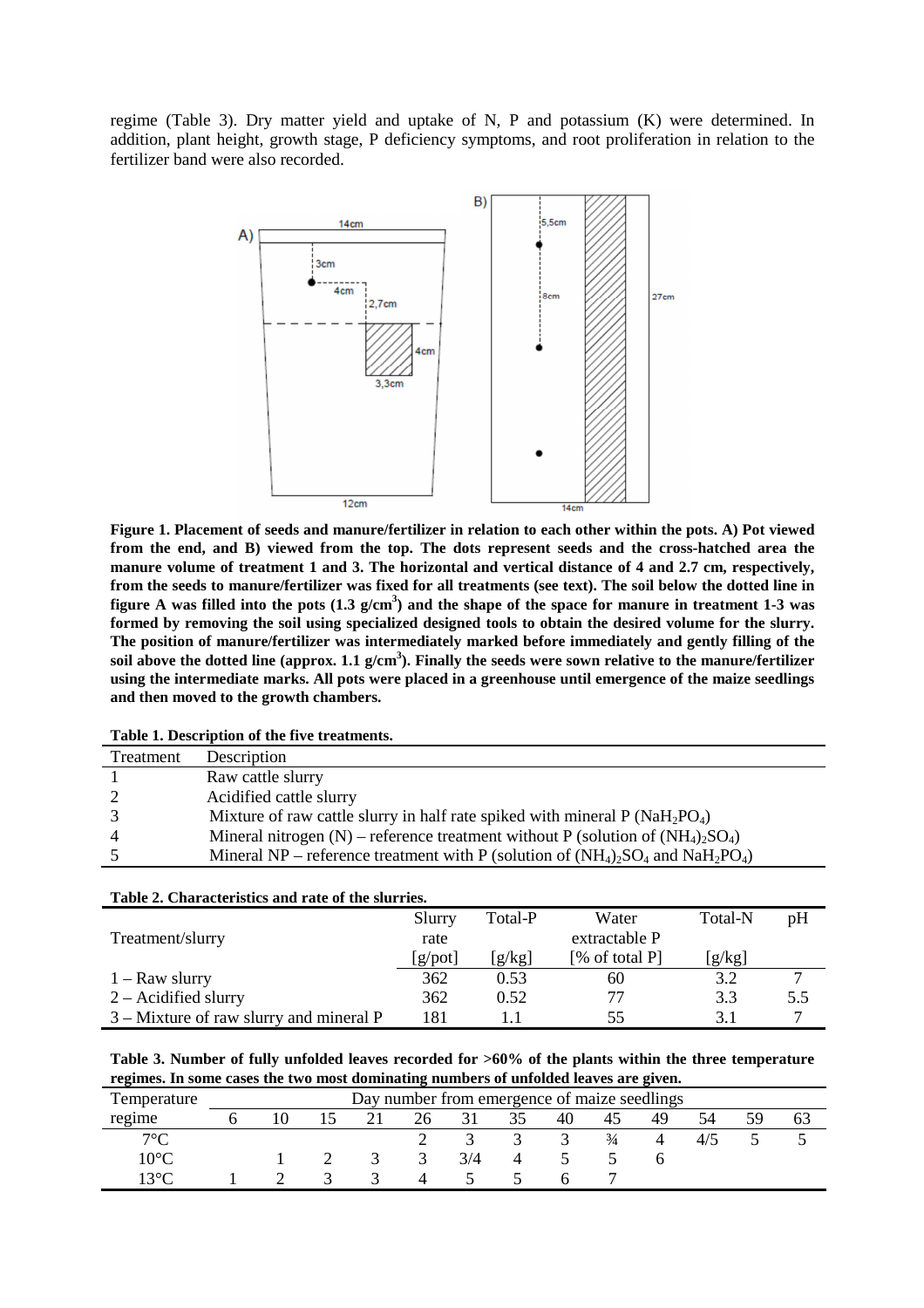## *Modelling*

An exponential function:

 $y = a \times \exp[b_i \times T_{sum} \times 10^{-3} + c_i \times (T_{sum})^2 \times 10^{-6}],$ 

where index *i* denotes treatment  $1-\overline{5}$  and  $T_{\text{sum}}$  the accumulated temperatures based on the daily average temperature above the base temperature of 5°C was applied to describe the growth of dry matter yield and N, P and K uptake. The parameter *a* was common for the five treatments, whereas parameter *b* and *c* were estimated for the individual treatments. The parameters and standard errors (s.e.) were estimated using the procedure NLMIXED in SAS (SAS Institute Inc., Cary, NC).

## **Results and discussion**

The plants were 50-70 cm tall at the last sampling date for the temperature regime of 13 °C, but the temperature regime of 7 °C was too cold for maize growth, particularly during the first six weeks where the plants had yellow leaves.

The estimates of the parameters *b* anc *c* for the individual treatments appears from Table 4 and the average standard errors from Table 5. In general, the estimates of *b* increase by temperature regime in contrast to the estimates of *c* that decrease and even became negative. The estimates obtained for the temperature regime of 13°C had the smallest standard errors and most significant differences between the treatments. When interpreting the esimates of *b* and *c* they have to be considered together because they are not independent. A large estimate of parameter *b* indicates a relatively steep increase throughout the monitoried period, but this increase is reduced to the greatest extent by the most negative values of parameter *c*. To support the interpretation of the estimates in Tabel 4 the estimated curves and recorded values were plotted in Figure 2.

|                   |                          | Estimates of parameters $b$ and $c$ by temperature regime |                |                |              |                 |                |  |
|-------------------|--------------------------|-----------------------------------------------------------|----------------|----------------|--------------|-----------------|----------------|--|
| Response variable | Treatment                |                                                           | $b (x10^{-3})$ |                |              | $c (x 10^{-6})$ |                |  |
|                   |                          | $7^{\circ}$ C                                             | $10^{\circ}$ C | $13^{\circ}$ C | $7^{\circ}C$ | $10^{\circ}$ C  | $13^{\circ}$ C |  |
| Dry matter        | 1                        | 6.3                                                       | 10.2           | 14.3           | $-.24$       | .43             | $-7.37$        |  |
| $(a=06)$          | $\overline{c}$           | 5.3                                                       | 11.0           | 13.8           | 2.60         | $-2.90$         | $-4.29$        |  |
|                   | 3                        | 5.8                                                       | 9.9            | 15.3           | 1.99         | 0.75            | $-9.16$        |  |
|                   | 4                        | 5.6                                                       | 12.9           | 15.4           | 2.82         | $-10.17$        | $-10.78$       |  |
|                   | 5                        | 5.7                                                       | 11.9           | 15.8           | 2.31         | $-5.32$         | $-9.31$        |  |
| N offtake         | 1                        | 1.50                                                      | 7.7            | 11.7           | 6.3          | 2.0             | $-4.7$         |  |
| $(a=.004)$        | $\overline{c}$           | .72                                                       | 7.9            | 11.5           | 9.9          | 2.1             | $-2.0$         |  |
|                   | 3                        | 1.59                                                      | 7.4            | 13.5           | 6.1          | 2.9             | $-8.9$         |  |
|                   | 4                        | 2.00                                                      | 10.5           | 12.8           | 6.0          | $-7.6$          | $-8.4$         |  |
|                   | 5                        | 1.67                                                      | 8.7            | 14.0           | 6.7          | $.5\,$          | $-9.1$         |  |
| P offtake         | $\mathbf{1}$             | 1.18                                                      | 3.67           | 6.7            | 3.2          | 4.0             | 1.0            |  |
| $(a=0.6)$         | 2                        | .74                                                       | 2.82           | 6.4            | 5.7          | 9.9             | 4.6            |  |
|                   | 3                        | 2.38                                                      | 3.31           | 8.4            | $-.3$        | 6.9             | $-1.8$         |  |
|                   | $\overline{4}$           | 1.93                                                      | 6.48           | 7.8            | 1.7          | $-5.4$          | $-3.2$         |  |
|                   | 5                        | 1.58                                                      | 5.61           | 10.5           | 3.1          | 1.5             | $-6.1$         |  |
| K offtake         | $\mathbf{1}$             | 7.9                                                       | 14.6           | 17.6           | $-1.6$       | $-5.3$          | $-12.4$        |  |
| $(a=1.5)$         | $\overline{c}$           | 5.9                                                       | 14.1           | 16.8           | 4.1          | $-2.7$          | $-8.8$         |  |
|                   | 3                        | 6.5                                                       | 13.7           | 19.4           | 3.7          | $-1.3$          | $-16.4$        |  |
|                   | $\overline{\mathcal{A}}$ | 5.5                                                       | 16.0           | 18.1           | 4.8          | $-11.4$         | $-16.4$        |  |
|                   | 5                        | 5.7                                                       | 15.6           | 19.8           | 4.4          | $-8.8$          | $-20.0$        |  |

**Table 4. Estimates of the treatment individual parameters** *b* **and** *c* **in the applied model. The estimate for the common parameter** *a* **are indicated in average of the three temperature regimes for each response variable. Average standard errors of the parameters** *b* **and** *c* **are given in Table 5.** 

Acidification affected the crop response at the highest temperature regime by increased plant dry matter and nutrient uptakes compared with raw cattle slurry. The mineral NP reference was superior to the other treatments in the first half of the experimental period but the effect of the NP reference was surpassed by the acidified slurry during the later part. Similar effects on P-uptake were obtained at the